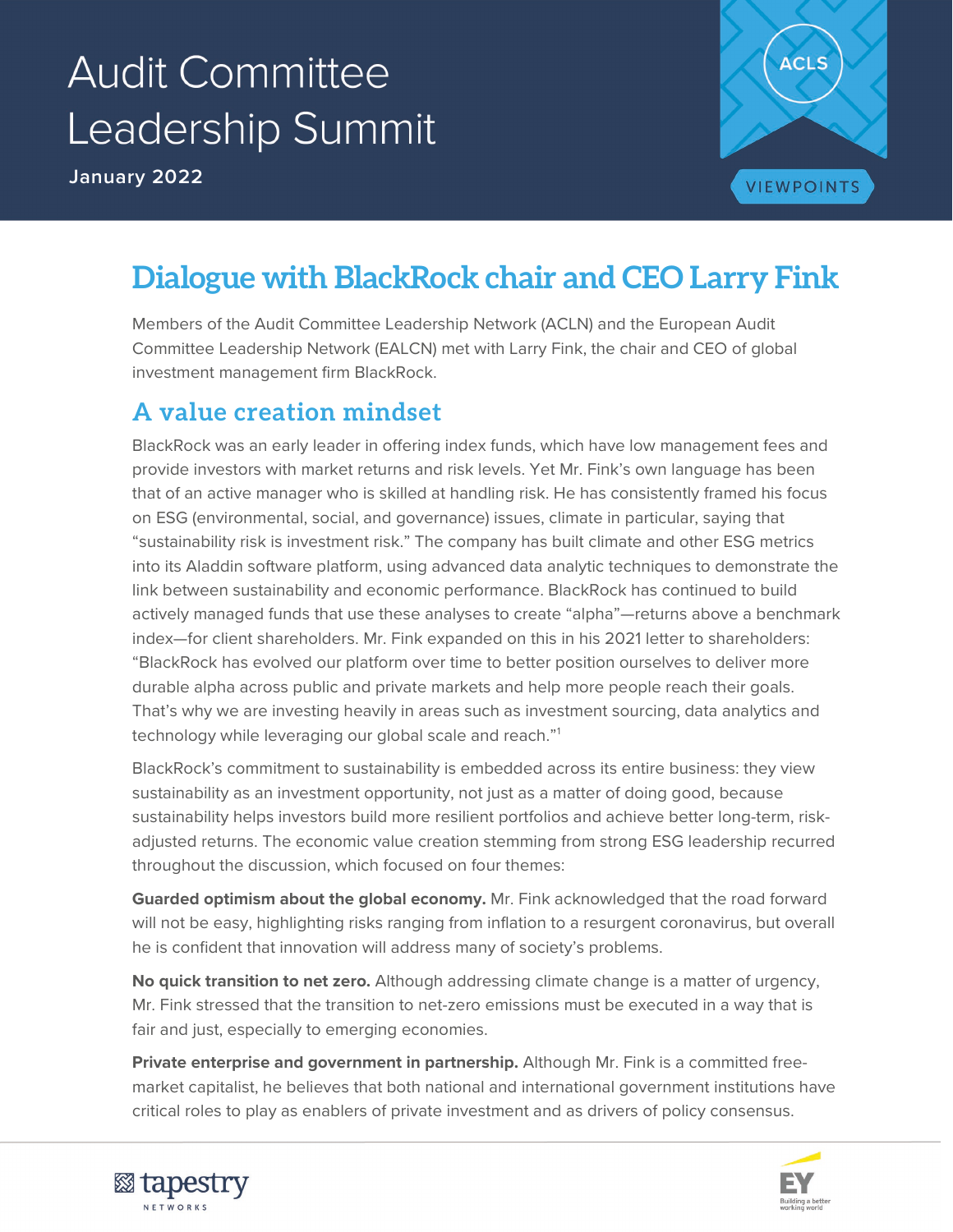

**Culture as the main source of board effectiveness.** Boards need to engage deeply on longterm strategy, according to Mr. Fink, and that requires multidimensional diversity within the board and likely larger boards than many companies currently have. He believes it is the culture of a board, rather than more technical aspects of its structure or operation, that ultimately drive its ability to provide strong long-term leadership.

#### **Guarded optimism about the global economy.**

Mr. Fink told ACLN and EACLN members that he is broadly optimistic about the growth and performance of the global economic system and the future of capitalism. Developed countries are strong, he said: "Despite the severity of the recession, consumer balance sheets are stronger than ever. Globally, we estimate that there's \$11 trillion sitting on the sidelines." He said that investors are ready to back the entrepreneurs who will tackle the climate crisis and other urgent societal needs: "The amount of capital to invest in innovative companies has never been greater. The opportunity for young, smart, idealistic people to create companies has never been greater."[2](#page-8-1)

Mr. Fink warned, however, that "it is going to take years for developing economies to get back to 2019 levels. We are seeing rising inflation and climate risk. The emerging world has severe issues in front of them, and we're going to see more income inequality than ever before."

He believes that inflation is worse and more systemic than is generally acknowledged. The 10 year government bond is moving up to 3%. But this did not shake Mr. Fink's confidence: "Society moves, and we as companies have to move with society. Those companies who are adaptive, getting in front of the needs of society, are flourishing. So, overall, I'm optimistic."

#### **No quick transition to net zero**

Mr. Fink stated that COP26 made incremental progress but didn't accomplish enough; it was to some extent "window dressed to make it look nice."

However, he also warned that a rapid and forced transition to net zero would increase inequality in developed economies and have devastating effects in the emerging world. "We have to be much more mindful about how we're going to navigate this energy transition if we want it to be fair and just. If we wanted to go from brown to green tomorrow, we could do that—it's just going to lead to extraordinary inflation and create more inequalities. Navigating the energy needs of society requires great multilateralism and long-term planning."

To create more transparency for investors, Mr. Fink favors the disclosure frameworks developed by the Task Force on Climate-related Financial Disclosures. But given the lack of a common taxonomy and the intricacies of calculating Scope 3 emissions, he is pushing for safeharbor provisions in the transition. An ACLN member agreed: "I think it is quite important [that Mr. Fink said], 'Let's not turn the whole discussion to Scope 3 because then we lose attention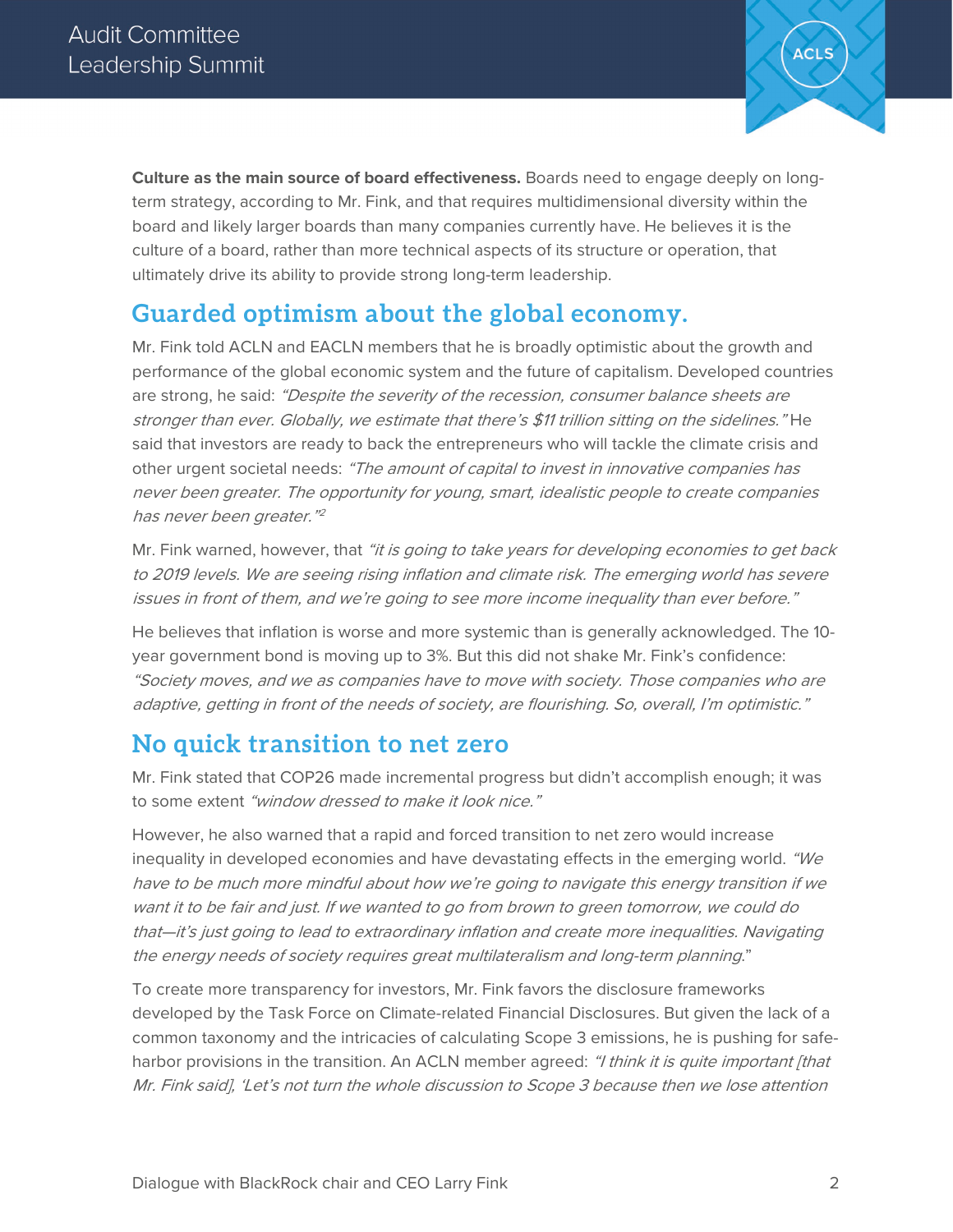

to Scope 1 and 2' … We start screaming about Scope 3 and it's going to take a long time before we are there."

Mr. Fink reminded members of the importance of a systematic analysis of carbon emissions. "No one focuses on agriculture, which is 18% of the carbon footprint. This is astonishing to me when I consider that airplanes represent less than .81% of emissions and cows between 5 and 8%."

Both before and during the meeting, Mr. Fink said that an overly draconian transition will drive "dirty" assets into less transparent corporate settings, either nonpublic companies or poorly requiated state enterprises. "The risk that we have right now in the policy is that we are making European hydrocarbon companies less resilient, and we're making Russia, Iran, and Saudi Arabia more resilient."

He added, "It's very convenient to attack the hydrocarbon companies. But I will tell you: at BlackRock we're trying to be very supportive of the hydrocarbon companies. Yes, we're demanding that they tell us their pathway to decarbonize, but in a way that is managing the supply needs of society. We're focused on a fair and just transition. That may mean continued investments in hydrocarbons in the near term. Environmentalists will not like that outcome."

Members were surprised at Mr. Fink's stance. One noted, "I was so pleased to hear him say that if we want to have a fair and just transition, we can't only call on the brown companies, the ones who are currently supporting hydrocarbons as power and energy. We can't create incentives for them to make bad decisions for the world."

Mr. Fink expanded on the need for a pragmatic approach. "If we could substitute natural gas for coal, we are going from dark brown to medium brown to light brown to very light green. We're not going straight from brown to green unless we want something unfair that destroys the emerging world on that pathway." He stressed the need for new technologies, both to enable transition to a greener global economy and to mitigate the impact of the shift. "If we don't create the new technologies to bring down the green premium … we're going to have rising inflation from climate transition."

He said that the private sector needs greater support from governments and multilateral financial institutions: "[Achieving net zero] is very difficult, very hard to execute. It requires cooperation between governments, regulators, and businesses." He also sees a critical role for government in fostering consensus. "If we don't have good government policy focusing on all of society, we're just asking public companies to shoulder the burden of the transition. That's not going to work." A member took this beyond environmental issues, noting that in the past, "when the government regulator said we [government] couldn't and wouldn't do our job, they said that you guys [public companies] should do it. I worry that there is going to be a tendency in that direction on the environmental front and also on the technology front."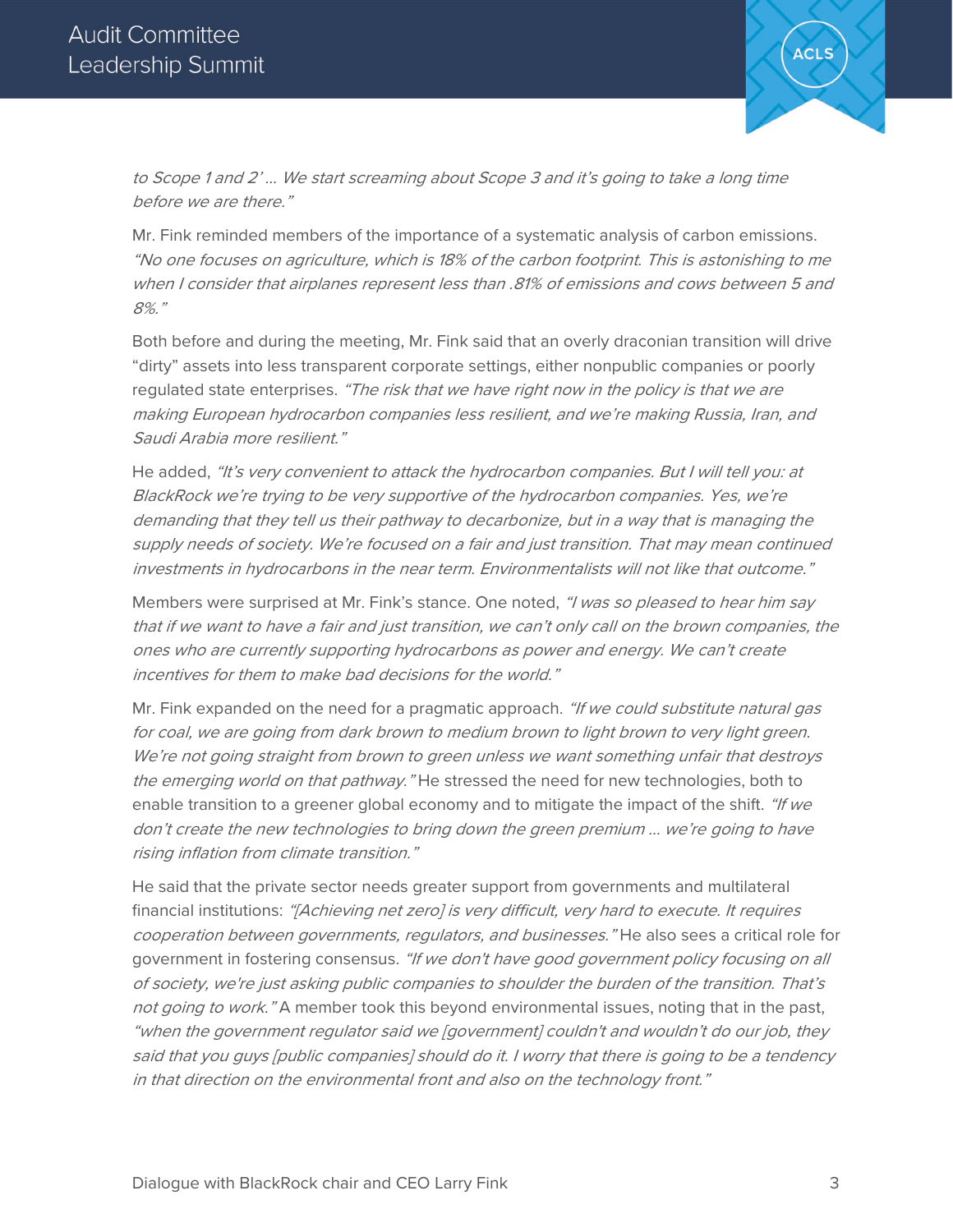

### **Private enterprise and government in partnership**

Mr. Fink described himself as "a huge advocate of capitalism and the global capital markets." He repeatedly asserted that free markets are the most effective way to allocate capital, and he spoke of BlackRock's role in connecting investors and value-creating leaders. He wants this to happen not only with start-up firms but also with incumbents, so that they do not become "dinosaurs." Effective capital allocation encourages innovation: Mr. Fink cited the rapid pivot to remote work and the rapid development of mRNA vaccines as examples.

But he also emphasized government's role in helping the global economy transition to net zero: "Capitalism does not focus on the tail risk, and that's where governments really need to play a bigger role to protect society from the excesses of one company or one industry." If government can provide funding to take the most subordinated position in the capital stack, private enterprise can multiply public investment. Mr. Fink added: "There's just not enough private capital willing to be the junior lender in brownfield investing in the developing world," he said, adding, "If we're going to really try to transform the developing world in a more rapid way, then the owners of the IMF [International Monetary Fund], the major countries of the world, are going to have to be willing to take a first-loss piece."

He described the role being played by the governments of France and Germany in a climate initiative: "BlackRock announced in early November that we raised a climate partnership with the governments of France and Germany. We raised \$750 million, and the governments of France and Germany are providing the first-loss piece to provide financing to the emerging world, a catalyst for sustainable investing. We were able to leverage private capital four to one to government investment."

At the global level, Mr. Fink worries that international collaboration and multilateral institutions are weak. He cited the situation with the omicron variant of COVID as an example: "The blemish that we're going to look at in the history books is that we could not get any global leadership to vaccinate the world. It would cost \$50 billion. Compare that to the fiscal stimulus of \$7 trillion we've seen in the US. If the US contributed \$25 billion and called up China and said, 'You contribute 25, then we get the Europeans,' it would have been easy. The economic loss from the Omicron variant is going to be far greater than what it would have cost to get the entire world vaccinated."

#### **Culture as the main source of board effectiveness**

Mr. Fink expects the boards of large public companies to engage deeply on long-term strategy. Asked what makes for a great board, he said less about easily measurable aspects director tenure, board size, and the like—focusing instead on cultural elements:

• **Cohesiveness within the board.** This calls for "the board working together" and with the organization as a whole. There should be a strong relationship between the board and the management team, and the board should identify with the company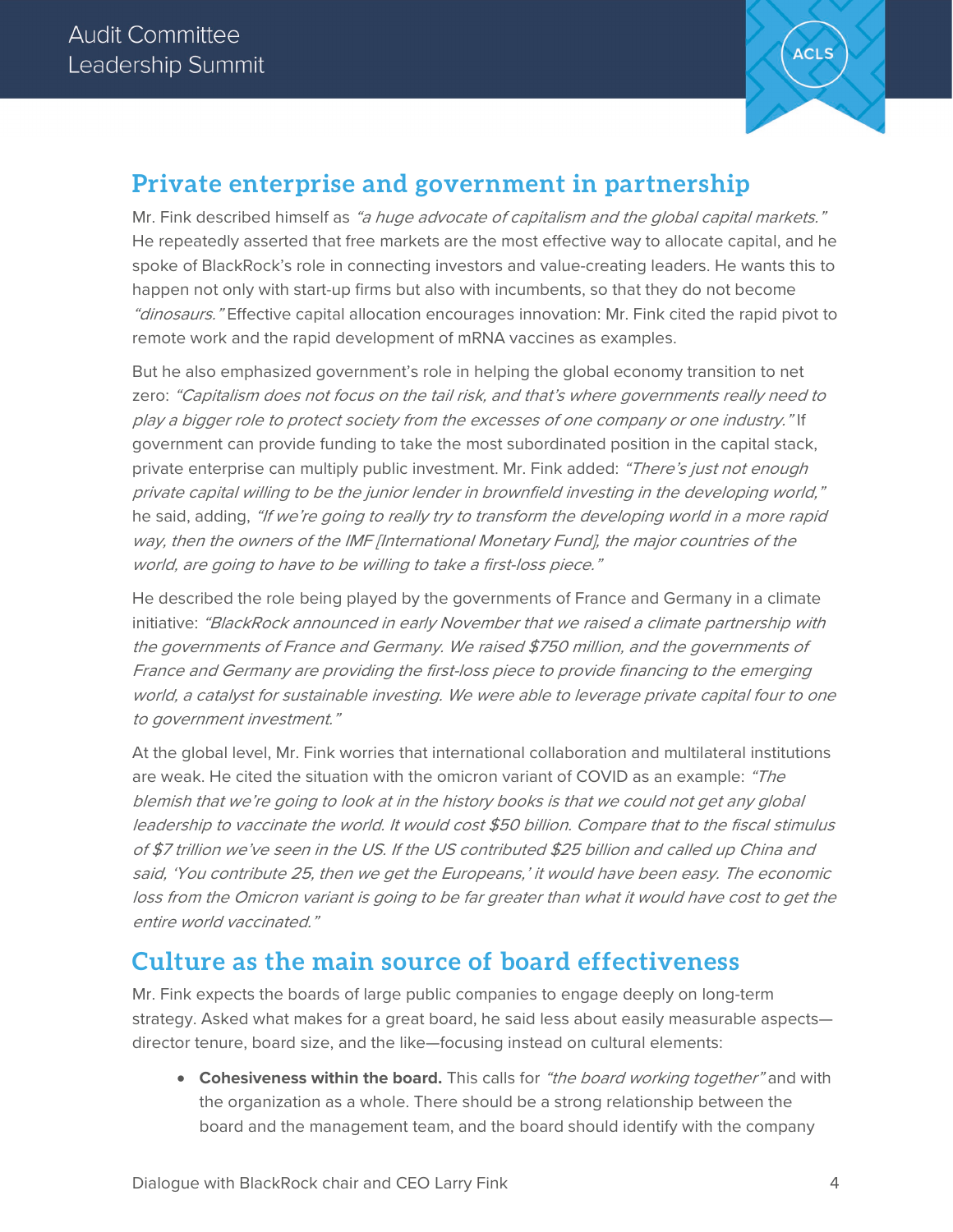

and its success. "A great board," Mr. Fink said, "is a board that uses the pronoun 'we.' They are a part of the organization. Every board member at BlackRock has one of these card keys [showing a card key]: they're allowed to go into any BlackRock office worldwide."

- **Independence.** The board needs to exercise independent judgment as it considers management's proposals for the future of the company. "The number one foundational issue for a board, whether directors have been on the board for one year or 20 years, is independence [from] management … There's one big giant public company in the United States (I'm not going to say its name here) that did not even allow its board to meet with shareholders."
- **Diversity.** For Mr. Fink, diversity is not about "checking the boxes ... making sure we have enough gender representation, making sure we have enough ethnic and racial diversity. To me that's a given. There should not even be a second thought about it. It should be a given in every company." The "underdiscussed" aspect of diversity, he said, is diversity of mind. This applies to management teams as well: "If we were able to hire 15 Hispanics from Harvard as a management team, do you believe those 15 people would be diverse in thought? They all went to the same university; all followed the same pathway to get there."

Diversity of mind or of thought requires a variety of backgrounds. BlackRock, for example, has added technology and branding experts to its board. Geographic representation is also critical for a global firm.

The need for multidimensional diversity and for a deep grasp of risk and strategy may mean that companies will need larger boards. BlackRock has 18 directors. "I don't know how we would get diversity of mind and across the other dimensions with a typical 10-to-12-person board," said Mr. Fink.

The directors were encouraged by Mr. Fink's openness and hope to remain in dialogue with him and BlackRock. One reacted to his comments about investment in current and future energy resources: "This is something quite new. Of course, I agree with that, but I know that many people do not. I really want to know how he's going to bring that across the table and to those not in favor of investments in exploration."

\* \* \*

One said, "It would be great if we could go back to Larry and ask him to begin to build a set of comments aimed at government. Today, the solution revolves around having all the players at the table. Government today tends to look down on business or to look at us as the donkey to pin the tail on. Can he use his platform to really call upon government to help address some of these issues?"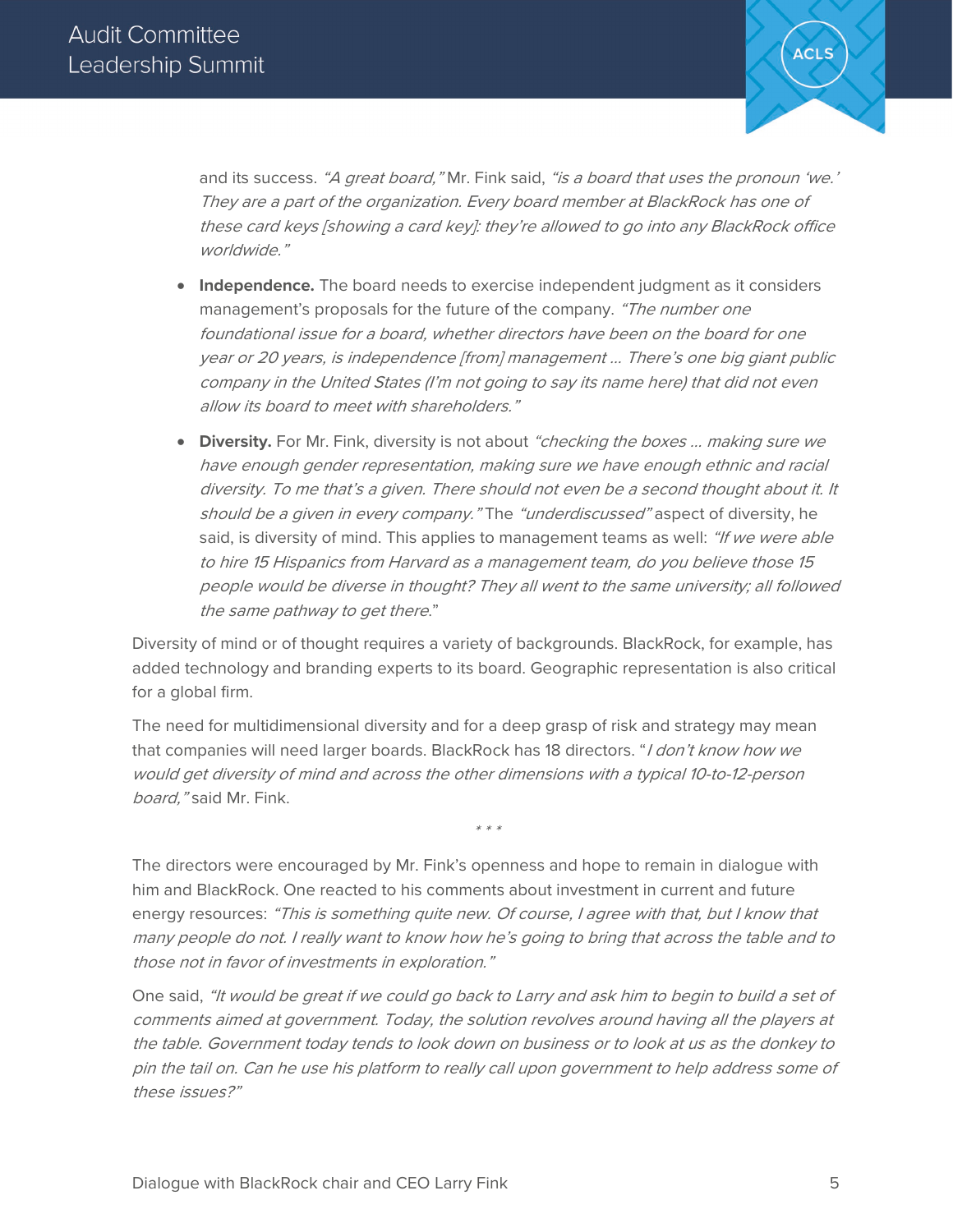

The perspectives presented in this document are the sole responsibility of Tapestry Networks and do not necessarily reflect the views of network members or participants, their affiliated organizations, or EY. Please consult your counselors for specific advice. EY refers to the global organization and may refer to one or more of the member firms of Ernst & Young Global Limited, each of which is a separate legal entity. Ernst & Young Global Limited, a UK company limited by guarantee, does not provide services to clients. Tapestry Networks and EY are independently owned and controlled organizations. This material is prepared and copyrighted by Tapestry Networks with all rights reserved. It may be reproduced and redistributed, but only in its entirety, including all copyright and trademark legends. Tapestry Networks and the associated logos are trademarks of Tapestry Networks, Inc., and EY and the associated logos are trademarks of EYGM Ltd.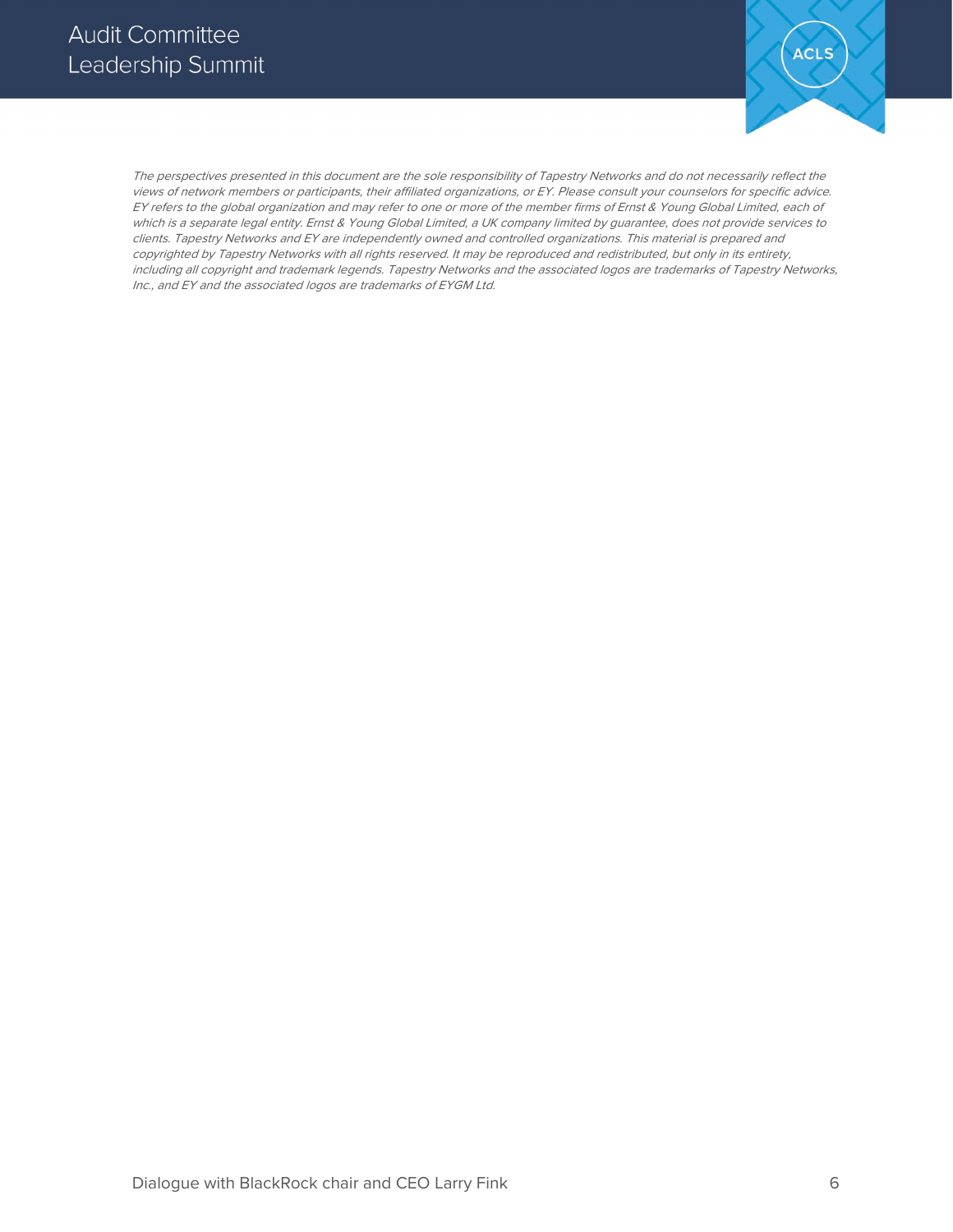

### **Appendix: Participants**

The following members of the ACLN participated in part or all of the meeting:

- Eva Boratto, UPS
- Barbara Byrne, ViacomCBS
- Janet Clark, Texas Instruments
- Ted Craver, Wells Fargo
- Pam Daley, BlackRock
- Dan Dickinson, Caterpillar
- Dave Dillon, 3M and Union Pacific
- Sam Di Piazza, AT&T
- Bill Easter, Delta Air Lines
- Gretchen Haggerty, Johnson Controls
- Fritz Henderson, Marriott
- Bob Herz, Morgan Stanley
- David Herzog, MetLife and DXC Technology
- Charles Holley, Amgen and Carrier Global
- Michele Hooper, United Airlines
- Hugh Johnston, Microsoft
- Akhil Johri, Boeing and Cardinal Health
- Kelly Kramer, Gilead
- Nick LePan, CIBC
- Mike Losh, Aon
- John Lowe, Philips 66
- Edward Ludwig, CVS
- Brad Martin, FedEx Corporation
- Nancy McKinstry, Abbott
- Suzanne Nora Johnson, Pfizer
- Leeny Oberg, Adobe
- Louise Parent, FIS
- Ann-Marie Petach, Jones Lang LaSalle
- Peter Porrino, AIG
- Paula Price, Accenture
- Kimberly Ross, Cigna
- Tom Schoewe, General Motors
- Leslie Seidman, GE
- Gerald Smith, Eaton Corporation
- Greg Smith, Intel
- John Stephens, Freeport-McMoran
- Fred Terrell, Bank of New York Mellon
- Jim Turley, Citigroup and Emerson Electric
- John Veihmeyer, Ford
- Robin Washington, Salesforce.com
- David Weinberg, The Coca-Cola Company
- Maggie Wilderotter, Hewlett Packard Enterprise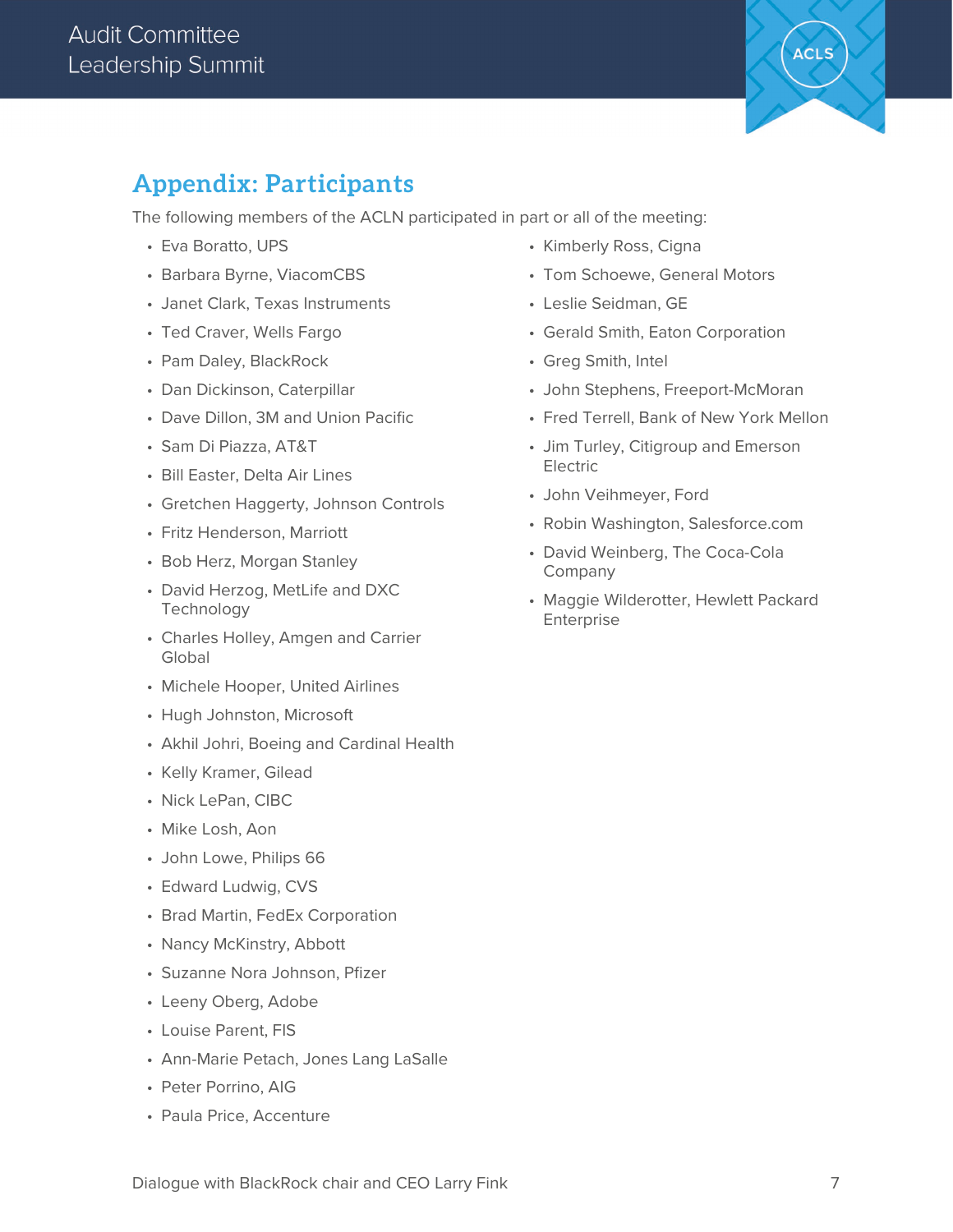

The following members of the EACLN participated in part or all of the meeting:

- Jeremy Anderson, UBS
- Horst Baier, Bayer
- Werner Brandt, Siemens
- Julie Brown, Roche
- Aldo Cardoso, Imerys
- Alison Carnwath, BASF and Zurich Insurance
- Laurence Debroux, Novo Nordisk
- Hanne de Mora, Volvo Group
- Carolyn Dittmeier, Generali Insurance
- Eric Elzvik, Ericsson
- Byron Grote, Akzo Nobel, Anglo American, and Tesco
- Margarete Haase, OSRAM Licht
- Liz Hewitt, National Grid
- Rene Hooft Graafland, Ahold Delhaize
- Dagmar Kollmann, Deutsche Telekom
- Benoit Maes, Bouygues
- John Maltby, Nordea
- Rene Medori, Vinci
- Marie-José Nadeau, ENGIE
- Bernard Ramanantsoa, Orange
- Jon Erik Reinhardsen, Telenor Group
- Mariella Röhm-Kottmann, Zalando
- Guylaine Saucier, Wendel
- Erhard Schipporeit, RWE
- Alan Stewart, Diageo
- Maria van der Hoeven, Total
- Gunnar Wiedenfels, SAP

The EY organization was represented in all or part of the meeting by the following:

- Marie-Laure Delarue, EY Global Vice Chair, Assurance
- Kelly Grier, US Chair and Managing Partner, Americas Managing Partner
- Jean-Yves Jegourel, EY Country Managing Partner Germany
- John King, Americas Vice Chair, Assurance
- Stephen Klemash, Leader, EY Americas Leader, Center for Board Matters
- Patrick Niemann, Partner, EY Americas Center for Board Matters